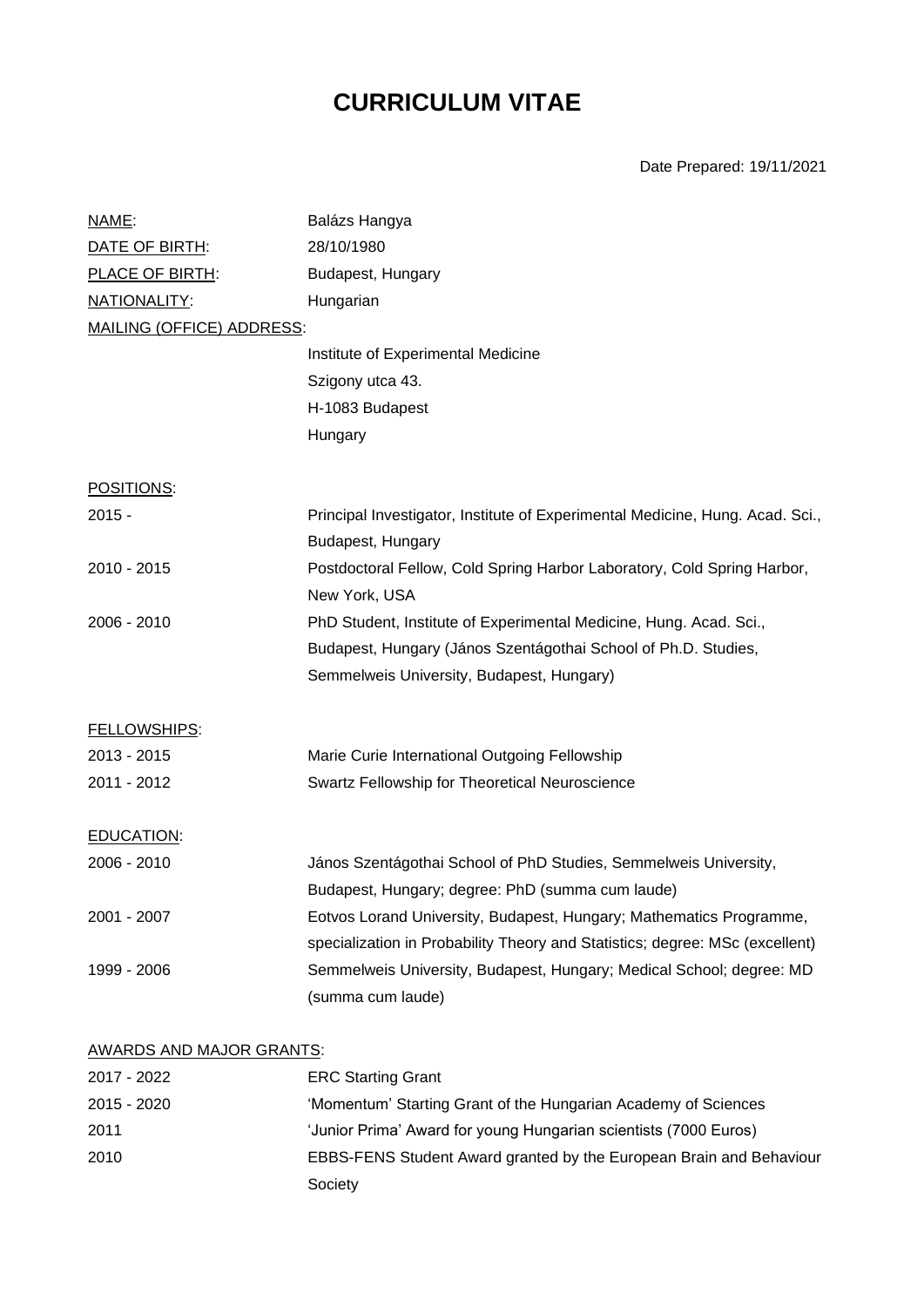#### JOURNAL REVIEWING:

Science, Nature Neuroscience, Neuron, Nature Communications, eLife, PLOS Biology, Science Advances, Journal of Neuroscience, Scientific Reports, Cerebral Cortex, PLOS Computational Biology, Journal of Neurophysiology, Journal of Physiology, European Journal of Neuroscience, Neuroscience, Psychopharmacology, Frontiers in Neuroscience, Neural Networks, Journal of Computational Neuroscience, Progress in Neurobiology, Communications Biology, IEEE Access, Journal of Visualized **Experiments** 

# GRANT REVIEWING:

European Research Council, Biotechnology and Biological Sciences Research Council of the UK, Agence Nationale de la Recherche of France, National Medical Research Council of Singapore, National Research, Development and Innovation Office of Hungary, Hungarian Academy of Sciences

### EDITORIAL BOARD:

| 2021          | Frontiers in Neural Circuits, Guest Associate Editor |
|---------------|------------------------------------------------------|
| $2020 -$      | Frontiers Decision Neuroscience, Associate Editor    |
| $2016 -$      | European Journal of Neuroscience, Review Editor      |
| $2015 - 2020$ | Frontiers Decision Neuroscience, Review Editor       |

## ROLE IN COMMITTEES:

| 2021        | Member of the Program Committee for the FENS Forum in 2022 (Paris)     |
|-------------|------------------------------------------------------------------------|
| 2020        | Evaluation Committee member for the French National Research Agency    |
|             | (ANR, AAPG 2021 generic call)                                          |
| 2020        | Panel member for National Research, Development and Innovation Office  |
|             | Postdoc Grants (OTKA-PD)                                               |
| 2020        | Review panel member at Semmelweis University Student Research          |
|             | Conference                                                             |
| 2020        | Review panel member at Semmelweis University PhD Conference            |
| 2020        | <b>FKNE Ph.D. Thesis Prize Selection Committee member</b>              |
| 2018        | <b>FKNE Ph.D. Thesis Prize Selection Committee chair</b>               |
| 2016 - 2018 | FENS-Kavli Network of Excellence board member responsible for outreach |
| 2016 - 2020 | <b>FENS-Kavli Network of Excellence</b>                                |
| 2013 - 2016 | Transylvanian Neuroscience Summer School Selection Committee           |
|             | member                                                                 |

#### THESIS COMMITTEES:

2 BSc theses reviewer in computer science; 1 MD thesis reviewer; 9 PhD theses reviewer (2 in computer science, 1 in mathematics, 7 in neurobiology) in Hungary, Aarhus University in Denmark, SISSA at Trieste Italy, Oxford University UK, Slovak Academy of Sciences in Bratislava Slovakia

#### MENTORING: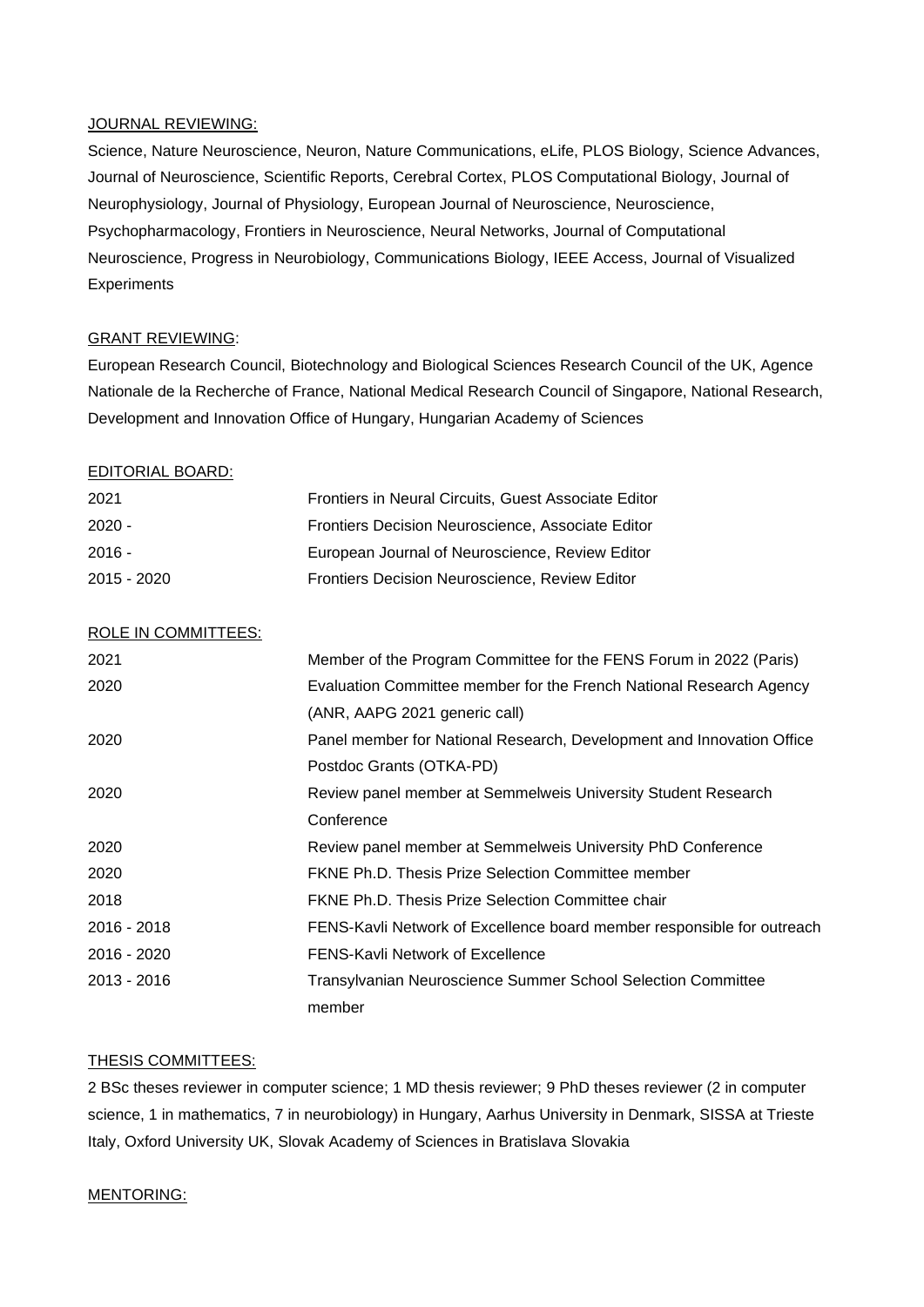10 BSc theses (9 in biology, 1 in computer science), 2 MSc theses (1 in medical physics, 1 in computer science), 2 MD theses

# CONFERENCE ORGANIZING:

| 2021                  | FENS Regional Meeting, online: symposium chair                           |
|-----------------------|--------------------------------------------------------------------------|
| 2020                  | IBRO Workshop, Szeged: symposium chair                                   |
| 2019                  | FENS Regional Meeting, Belgrade: symposium chair                         |
| 2019                  | Systems Neuroscience and Decision Making (SYNDI), third edition,         |
|                       | Aarhus, Denmark: organizer                                               |
| 2018                  | Systems Neuroscience and Decision Making (SYNDI), second edition,        |
|                       | Tbilisi, Georgia: organizer                                              |
| 2017                  | Systems Neuroscience and Decision Making (SYNDI), first edition,         |
|                       | Radpuszta, Hungary: organizer                                            |
| 2017                  | FENS Regional Meeting, Pecs: symposium chair                             |
| <b>TEACHING:</b>      |                                                                          |
| 2019 - 2021           | Eotvos Lorand University, MSc in Biology, Neurophysiology (3 lectures)   |
| 2017 - 2021           | Lecture at Eotvos Lorand University on Cerebral Cortex (Neuroscience     |
|                       | Special Class)                                                           |
| 2016                  | Lecture on Research Methodology at Corvinus University of Budapest,      |
|                       | Faculty of Economics                                                     |
| 2016 - 2021           | Lecturer at the Transylvanian Neuroscience Summer School                 |
| 2016 - 2018           | Lectures at Semmelweis University Doctoral School (Cortex PhD course)    |
| 2016                  | Lectures and workshop at Graduate School of Systemic Neurosciences,      |
|                       | Ludwig Maximilian University of Munich                                   |
| 2013 - 2015           | Teaching assistant at the Transylvanian Neuroscience Summer School,      |
|                       | teaching electrophysiology theory and practice                           |
| 2013                  | Judging at Long Island Science and Engineering Fair                      |
| 2013                  | Mentoring at Long Island Afro-Academic, Cultural, Technological and      |
|                       | <b>Scientific Olympics</b>                                               |
| 2012                  | Judging at Long Island Afro-Academic, Cultural, Technological and        |
|                       | Scientific Olympics                                                      |
| 2003 - 2005           | Demonstrator in Physiology practice in the Institute of Human Physiology |
|                       | and Experimental Research, Semmelweis University                         |
| <b>INVITED TALKS:</b> |                                                                          |
| 2021                  | Institute for Computer Science and Control, Budapest, HU                 |
| 2020                  | Harvard University, Cambridge, Massachusetts, US, online seminar;        |
|                       | keynote lecture at the Hung. Neuroscience Doctoral Conference, Szeged,   |
|                       | HU; IBRO Workshop, Szeged, HU; Leibniz Institute for Neurobiology,       |
|                       | Magdeburg, Germany, online seminar; FENS-Kavli Network virtual           |
|                       | conference                                                               |
|                       |                                                                          |